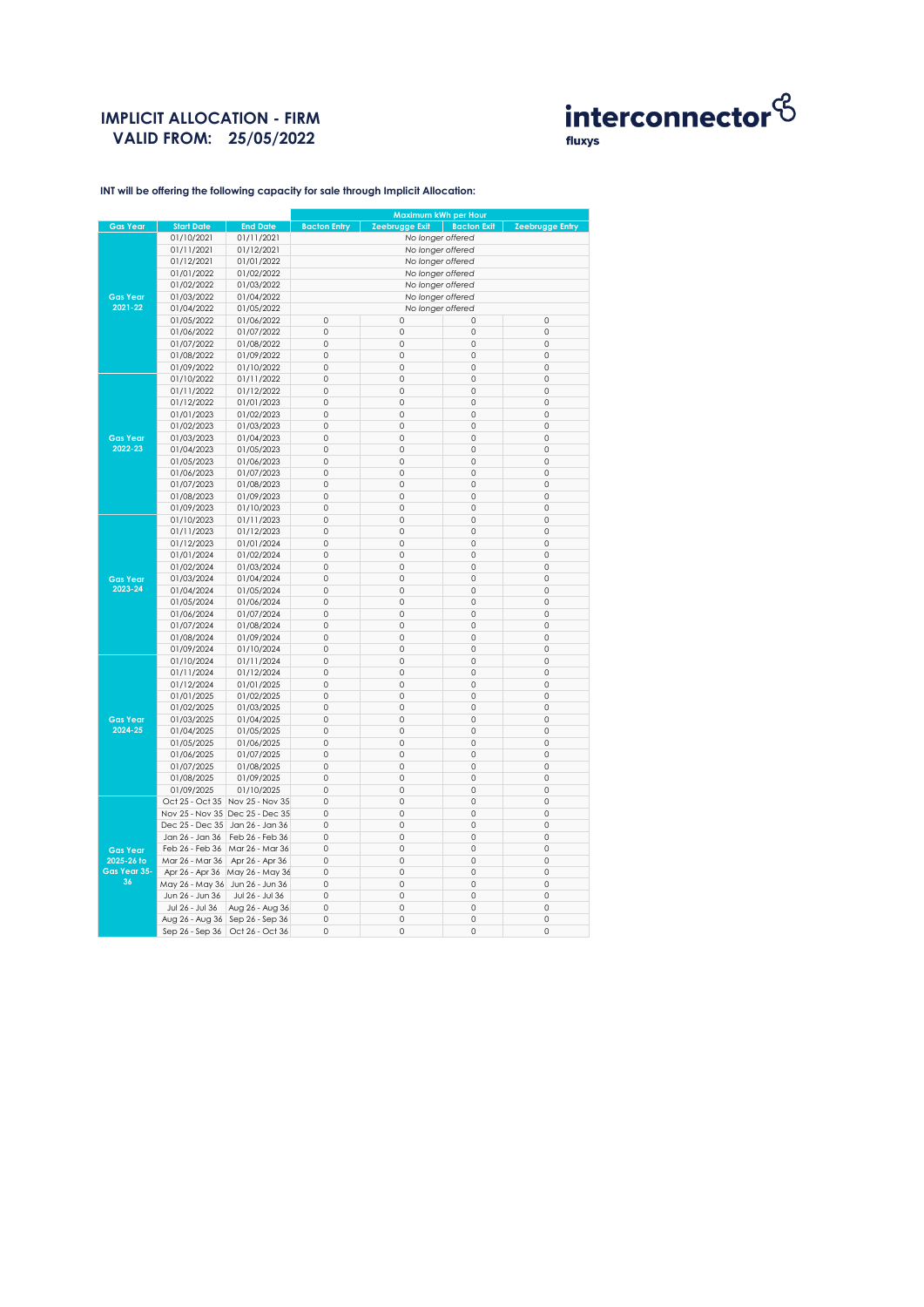#### **IMPLICIT ALLOCATION - FIRM VALID FROM: 25/05/2022**



**INT Capacity Sold through Implicit Allocation is below:** 

|                 |                 | Capacity Sold via IAM kWh/h |                    |                    |                        |  |  |
|-----------------|-----------------|-----------------------------|--------------------|--------------------|------------------------|--|--|
| <b>Gas Year</b> | Date            | <b>Bacton Entry</b>         | Zeebrugge Exit     | <b>Bacton Exit</b> | <b>Zeebrugge Entry</b> |  |  |
|                 | Oct-21          | 3,700,000                   | 3,700,000          | 398,000            | 398,000                |  |  |
|                 | <b>Nov-21</b>   | 398,000                     | 398,000            | 398,000            | 398,000                |  |  |
|                 | <b>Dec-21</b>   | 398,000                     | 398,000            | 16,447,000         | 16,447,000             |  |  |
|                 | Jan-22          | 1,120,000                   | 1,120,000          | 16,480,367         | 16,480,367             |  |  |
|                 | Feb-22          | 7,163,831                   | 7,163,831          | 16,480,367         | 16,480,367             |  |  |
| <b>Gas Year</b> | <b>Mar-22</b>   | 11,180,000                  | 11,180,000         | 4,209,367          | 4,209,367              |  |  |
| 2021-22         | Apr-22          | 24, 141, 937                | 24, 141, 937       | 268,053            | 268,053                |  |  |
|                 | May-22          | 24,431,649                  | 24,431,649         | 268,053            | 268,053                |  |  |
|                 | <b>Jun-22</b>   | 24,435,574                  | 24,435,574         | 268,053            | 268,053                |  |  |
|                 | <b>Jul-22</b>   | 24,437,449                  | 24,437,449         | 4,204,053          | 4,204,053              |  |  |
|                 | Aug-22          | 24,435,371                  | 24,435,371         | 4,204,053          | 4,204,053              |  |  |
|                 |                 |                             |                    |                    |                        |  |  |
|                 | Sep-22          | 24,430,496                  | 24,430,496         | 4,204,053          | 4,204,053              |  |  |
|                 | Oct-22          | 11,006,212                  | 11,006,212         | 15,362,212         | 15,362,212             |  |  |
|                 | <b>Nov-22</b>   | 11,006,212                  | 11,006,212         | 15,362,212         | 15,362,212             |  |  |
|                 | Dec-22          | 11,006,212                  | 11,006,212         | 15,362,212         | 15,362,212             |  |  |
|                 | Jan-23          | 9,506,212                   | 9,506,212          | 17,256,677         | 17,256,677             |  |  |
|                 | Feb-23          | 9.506.212                   | 9.506.212          | 17.256.677         | 17.256.677             |  |  |
| <b>Gas Year</b> | Mar-23          | 9,506,212                   | 9,506,212          | 17,256,677         | 17,256,677             |  |  |
| 2022-23         | Apr-23          | 15,047,802                  | 15,047,802         | 0                  | 0                      |  |  |
|                 | May-23          | 15,047,802                  | 15,047,802         | 0                  | 0                      |  |  |
|                 | <b>Jun-23</b>   | 15,047,802                  | 15,047,802         | $\mathbf 0$        | $\circ$                |  |  |
|                 | Jul-23          | 15,047,802                  | 15,047,802         | $\mathbf 0$        | 0                      |  |  |
|                 | $Avg-23$        | 15,047,802                  | 15,047,802         | $\mathbf 0$        | 0                      |  |  |
|                 | Sep-23          | 15,047,802                  | 15,047,802         | 0                  | 0                      |  |  |
|                 | Oct-23          | 0                           | 0                  | 0                  | 0                      |  |  |
|                 | <b>Nov-23</b>   | 0                           | 0                  | 0                  | 0                      |  |  |
|                 | <b>Dec-23</b>   | 0                           | $\circ$            | $\mathbf 0$        | $\circ$                |  |  |
|                 | Jan-24          | 0                           | 0                  | $\mathbf 0$        | $\circ$                |  |  |
|                 | Feb-24          | $\circ$                     | $\circ$            | $\mathbf 0$        | $\circ$                |  |  |
| <b>Gas Year</b> | <b>Mar-24</b>   | 0                           | 0                  | $\mathbf 0$        | 0                      |  |  |
| 2023-24         | Apr-24          | 2,000,000                   | 2,000,000          | 0                  | 0                      |  |  |
|                 | May-24          | 2,000,000                   | 2,000,000          | 0                  | 0                      |  |  |
|                 | <b>Jun-24</b>   | 2,000,000                   | 2,000,000          | $\mathbf 0$        | $\circ$                |  |  |
|                 | <b>Jul-24</b>   | 2,000,000                   | 2,000,000          | $\mathbf 0$        | $\circ$                |  |  |
|                 | Aug-24          | 2,000,000                   | 2,000,000          | $\mathbf 0$        | $\circ$                |  |  |
|                 | $Sep-24$        | 2,000,000                   | 2,000,000          | 0                  | 0                      |  |  |
|                 | Oct-24          | 0                           | 0                  | 0                  | 0                      |  |  |
|                 | <b>Nov-24</b>   | 0                           | 0                  | 0                  | 0                      |  |  |
|                 | <b>Dec-24</b>   | 0                           | 0                  | $\mathbf 0$        | 0                      |  |  |
|                 | Jan-25          | 0                           | 0                  | $\mathbf 0$        | 0                      |  |  |
|                 | $Feb-25$        | $\circ$                     | $\circ$            | $\mathbf 0$        | $\circ$                |  |  |
| <b>Gas Year</b> | <b>Mar-25</b>   | 0                           | 0                  | 0                  | 0                      |  |  |
| 2024-25         | Apr-25          | 500,000                     | 500,000            | 0                  | 0                      |  |  |
|                 | May-25          | 500,000                     | 500,000            | 0                  | 0                      |  |  |
|                 | <b>Jun-25</b>   |                             |                    | 0                  | 0                      |  |  |
|                 | <b>Jul-25</b>   | 500,000<br>500,000          | 500,000<br>500,000 | $\mathbf 0$        | $\circ$                |  |  |
|                 |                 |                             |                    | $\mathbf 0$        | $\mathbf 0$            |  |  |
|                 | Aug-25          | 500,000                     | 500,000            |                    |                        |  |  |
|                 | $Sep-25$        | 500,000                     | 500,000            | $\mathbf 0$        | $\circ$                |  |  |
|                 | Oct 25 - Oct 35 | 0                           | 0                  | $\circ$            | 0                      |  |  |
|                 | Nov 25 - Nov 35 | 0                           | 0                  | 0                  | 0                      |  |  |
| <b>Gas Year</b> | Dec 25 - Dec 35 | 0                           | 0                  | 0                  | 0                      |  |  |
|                 | Jan 26 - Jan 36 | $\circ$                     | 0                  | $\mathbf 0$        | $\circ$                |  |  |
|                 | Feb 26 - Feb 36 | 0                           | $\circ$            | $\mathbf 0$        | $\circ$                |  |  |
| 2025-26 to      | Mar 26 - Mar 36 | $\circ$                     | $\circ$            | $\mathbf 0$        | 0                      |  |  |
| <b>Gas Year</b> | Apr 26 - Apr 36 | 0                           | 0                  | 0                  | 0                      |  |  |
| 35-36           | May 26 - May 36 | 0                           | 0                  | 0                  | 0                      |  |  |
|                 | Jun 26 - Jun 36 | 0                           | 0                  | 0                  | 0                      |  |  |
|                 | Jul 26 - Jul 36 | 0                           | 0                  | 0                  | 0                      |  |  |
|                 | Aug 26 - Aug 36 | 0                           | 0                  | $\circ$            | $\circ$                |  |  |
|                 | Sep 26 - Sep 36 | 0                           | 0                  | $\mathbf 0$        | O                      |  |  |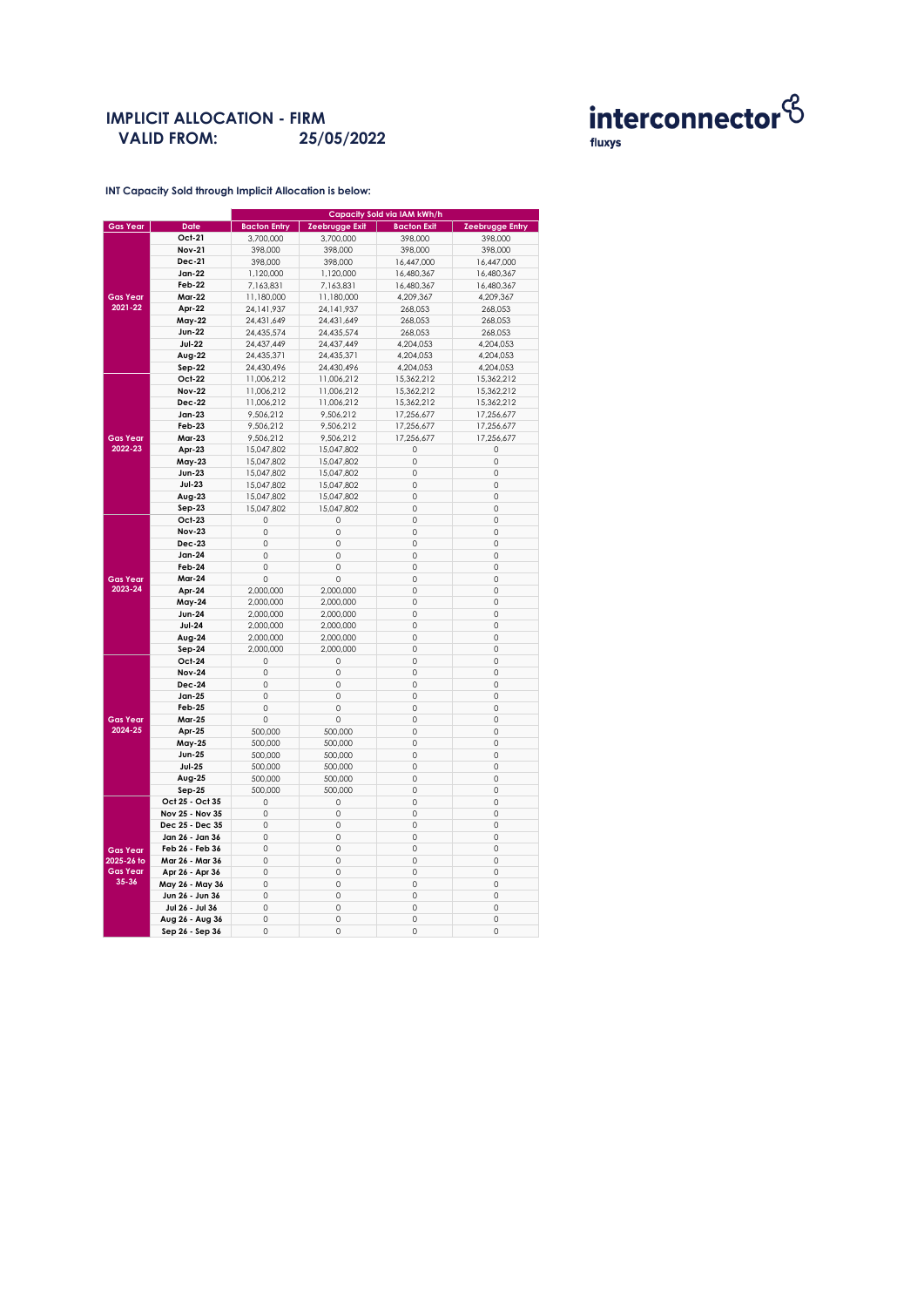# **IMPLICIT ALLOCATION - FIRM WITHIN MONTH VALID FROM: 25/05/2022**



**INT Capacity Sold through Implicit Allocation is below:** 

|                     |                          | Capacity Sold via IAM kWh/h |                       |                    |                        |
|---------------------|--------------------------|-----------------------------|-----------------------|--------------------|------------------------|
| <b>Product Type</b> | <b>Capacity Duration</b> | <b>Bacton Entry</b>         | <b>Zeebrugge Exit</b> | <b>Bacton Exit</b> | <b>Zeebrugge Entry</b> |
| Weekend             | 02/10 - 03/10/2021       | 7.180.362                   | 7.180.362             | $\circ$            | 0                      |
| Weekend             | 02/10 - 03/10/2021       | 580,000                     | 580,000               | $\circ$            | $\mathbf 0$            |
| Weekend             | 02/10 - 03/10/2021       | 6,766,757                   | 6,766,757             | $\circ$            | $\mathbf 0$            |
| Weekend             | 09/10 - 10/10/2021       | 5,000,000                   | 5,000,000             | 0                  | $\mathbf 0$            |
| Weekend             | 01/01 - 04/01/2022       | 2,443,000                   | 2.443.000             | $\circ$            | 0                      |
| <b>BOM</b>          | 10/01 - 01/02/2022       | 1.000.000                   | 1,000,000             | $\circ$            | $\mathbf 0$            |
| <b>BOM</b>          | 03/02 - 01/03/2022       | 612.000                     | 612.000               | 0                  | $\mathbf 0$            |
| <b>BOM</b>          | 04/02 - 01/03/2022       | 100,000                     | 100,000               | $\mathbf 0$        | $\mathbf 0$            |
| <b>BOM</b>          | 05/02 - 01/03/2022       | 170,000                     | 170,000               | 0                  | $\mathbf 0$            |
| Weekend             | 05/02 - 06/02/2022       | 1.812.113                   | 1.812.113             | $\circ$            | 0                      |
| <b>BOM</b>          | 09/02 - 01/03/2022       | 100,000                     | 100,000               | $\mathbf 0$        | 0                      |
| <b>BOM</b>          | 10/02 - 01/03/2022       | 361,058                     | 361.058               | 0                  | $\mathbf 0$            |
| <b>BOM</b>          | 16/03 - 01/04/2022       | 1,675,000                   | 1,675,000             | $\circ$            | $\mathbf 0$            |
| <b>BOM</b>          | 18/03 - 01/04/2022       | 1,200,000                   | 1,200,000             | 0                  | $\mathbf 0$            |
| <b>BOM</b>          | 06/04 - 01/05/2022       | 744.000                     | 744.000               | $\circ$            | $\mathbf 0$            |
| <b>BOM</b>          | 07/04 - 01/05/2022       | 1,809,702                   | 1,809,702             | $\circ$            | $\mathbf 0$            |
| <b>BOM</b>          | 08/04 - 01/05/2022       | 608.110                     | 608,110               | 0                  | $\mathbf 0$            |
| <b>BOM</b>          | 09/04 - 01/05/2022       | 150,000                     | 150,000               | $\circ$            | $\mathbf 0$            |
| Weekend             | 15/04 - 19/04/2022       | 366.339                     | 366.339               | 0                  | $\mathbf 0$            |
| <b>WDNW</b>         | 19/04 - 23/04/2022       | 366.339                     | 366.339               | $\mathbf 0$        | $\mathbf 0$            |
| <b>BOM</b>          | 14/04 - 01/05/2022       | 1,558,339                   | 1,558,339             | $\mathbf 0$        | $\mathbf 0$            |
| Weekend             | 15/04 - 19/04/2022       | 317,486                     | 317,486               | 0                  | $\mathbf 0$            |
| <b>BOM</b>          | 15/04 - 01/05/2022       | 961.508                     | 961.508               | $\circ$            | $\mathbf 0$            |
| Weekend             | 15/04 - 19/04/2022       | 476.760                     | 476.760               | $\circ$            | $\mathbf 0$            |
| <b>BOM</b>          | 19/04 - 01/05/2022       | 796,130                     | 796,130               | $\circ$            | $\mathbf 0$            |
| <b>BOM</b>          | 21/04 - 01/05/2022       | 139.098                     | 139.098               | $\circ$            | $\mathbf 0$            |
| <b>WDNW</b>         | 25/04 - 29/04/2022       | 98.909                      | 98.909                | 0                  | $\mathbf 0$            |
| Weekend             | 23/04 - 25/04/2022       | 97.690                      | 97.690                | 0                  | $\mathbf 0$            |
| <b>BOM</b>          | 23/04 - 01/05/2022       | 126,802                     | 126,802               | 0                  | $\mathbf 0$            |
| Weekend             | 23/04 - 25/04/2022       | 30,530                      | 30,530                | $\circ$            | 0                      |
| <b>BOM</b>          | 25/04 - 01/05/2022       | 74,480                      | 74,480                | 0                  | $\mathbf 0$            |
| <b>BOM</b>          | 27/04 - 01/05/2022       | 55.676                      | 55.676                | $\Omega$           | $\mathbf 0$            |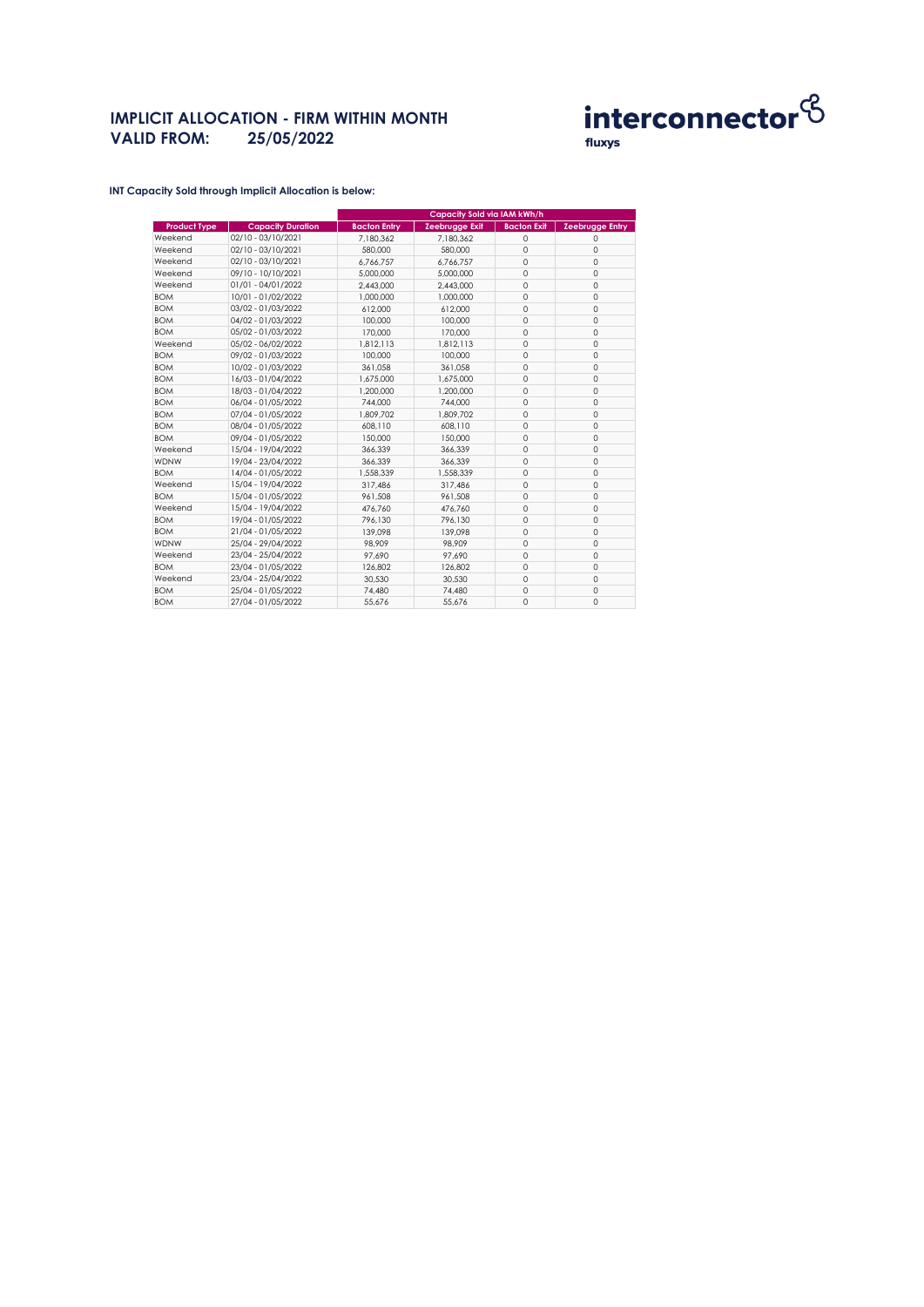### **IMPLICIT ALLOCATION - CONDITIONAL FIRM VALID FROM: 25/05/2022**



INT will offer Conditional Firm capacity only where an Implicit Allocation Partner has marketed all the Firm capacity allocated towards them on a given day. The maximum available volumes are as below:

|                               |                                 |                                 |                     |                                        | Maximum kWh per Hour |                        |
|-------------------------------|---------------------------------|---------------------------------|---------------------|----------------------------------------|----------------------|------------------------|
| <b>Gas Year</b>               | <b>Start Date</b>               | <b>End Date</b>                 |                     | <b>Bacton Entry   Zeebrugge Exit  </b> | <b>Bacton Exit</b>   | <b>Zeebrugge Entry</b> |
|                               | 01/10/2021                      | 01/11/2021                      | $\mathbf 0$         | 0                                      | $\circ$              | 0                      |
|                               | 01/11/2021                      | 01/12/2021                      | $\circ$             | 0                                      | 0                    | 0                      |
|                               |                                 |                                 | $\mathsf{O}\xspace$ | 0                                      | 0                    | 0                      |
|                               | 01/12/2021                      | 01/01/2022                      |                     |                                        |                      |                        |
|                               | 01/01/2022                      | 01/02/2022                      | $\mathbf 0$         | 0                                      | 0                    | $\circ$                |
|                               | 01/02/2022                      | 01/03/2022                      | $\circ$             | 0                                      | $\circ$              | 0                      |
| <b>Gas Year</b><br>2021-22    | 01/03/2022                      | 01/04/2022                      | $\mathbf 0$         | $\mathbb O$                            | 0                    | $\mathbf 0$            |
|                               | 01/04/2022                      | 01/05/2022                      | $\Omega$            | $\Omega$                               | $\Omega$             | $\Omega$               |
|                               | 01/05/2022                      | 01/06/2022                      | $\circ$             | $\mathbf 0$                            | $\circ$              | $\mathbf 0$            |
|                               | 01/06/2022                      | 01/07/2022                      | $\mathbf 0$         | 0                                      | 0                    | $\mathbf 0$            |
|                               | 01/07/2022                      | 01/08/2022                      | 0                   | 0                                      | 0                    | 0                      |
|                               | 01/08/2022                      | 01/09/2022                      | $\mathsf{O}\xspace$ | 0                                      | 0                    | $\mathbb O$            |
|                               | 01/09/2022                      | 01/10/2022                      | $\circ$             | 0                                      | $\circ$              | $\mathbf 0$            |
|                               | 01/10/2022                      | 01/11/2022                      | $\circ$             | $\mathbb O$                            | 0                    | $\mathbb O$            |
|                               | 01/11/2022                      | 01/12/2022                      | $\Omega$            | $\mathbf 0$                            | $\Omega$             | $\Omega$               |
|                               |                                 |                                 |                     |                                        |                      |                        |
|                               | 01/12/2022                      | 01/01/2023                      | $\circ$             | 0                                      | 0                    | 0                      |
|                               | 01/01/2023                      | 01/02/2023                      | $\mathsf{O}\xspace$ | 0                                      | 0                    | $\mathbf 0$            |
|                               | 01/02/2023                      | 01/03/2023                      | $\circ$             | 0                                      | $\circ$              | $\mathbf 0$            |
| <b>Gas Year</b>               | 01/03/2023                      | 01/04/2023                      | 0                   | 0                                      | 0                    | $\circ$                |
| 2022-23                       | 01/04/2023                      | 01/05/2023                      | 0                   | 0                                      | 0                    | 0                      |
|                               | 01/05/2023                      | 01/06/2023                      | 0                   | $\mathbb O$                            | 0                    | $\mathbb O$            |
|                               | 01/06/2023                      | 01/07/2023                      | $\mathbf 0$         | $\mathbf 0$                            | $\circ$              | $\mathbf 0$            |
|                               | 01/07/2023                      | 01/08/2023                      | $\circ$             | $\circ$                                | 0                    | $\mathbf{0}$           |
|                               | 01/08/2023                      | 01/09/2023                      | $\mathbf 0$         | 0                                      | 0                    | $\circ$                |
|                               | 01/09/2023                      | 01/10/2023                      | $\circ$             | $\mathbf 0$                            | 0                    | 0                      |
|                               | 01/10/2023                      | 01/11/2023                      | $\circ$             | $\mathbf 0$                            | 0                    | $\mathbf 0$            |
|                               | 01/11/2023                      | 01/12/2023                      | 0                   | 0                                      | 0                    | $\circ$                |
|                               |                                 |                                 | $\mathbf 0$         | 0                                      | 0                    | $\mathbf 0$            |
|                               | 01/12/2023                      | 01/01/2024                      |                     |                                        |                      |                        |
|                               | 01/01/2024                      | 01/02/2024                      | $\circ$             | $\mathbf 0$                            | $\circ$              | $\mathbf 0$            |
|                               | 01/02/2024                      | 01/03/2024                      | $\mathbf 0$         | $\mathbf 0$                            | $\circ$              | $\mathbf 0$            |
| <b>Gas Year</b>               | 01/03/2024                      | 01/04/2024                      | $\mathsf{O}\xspace$ | 0                                      | 0                    | 0                      |
| 2023-24                       | 01/04/2024                      | 01/05/2024                      | $\mathbf 0$         | $\mathbf 0$                            | $\circ$              | $\mathbf 0$            |
|                               | 01/05/2024                      | 01/06/2024                      | $\circ$             | 0                                      | 0                    | 0                      |
|                               | 01/06/2024                      | 01/07/2024                      | 0                   | 0                                      | 0                    | 0                      |
|                               | 01/07/2024                      | 01/08/2024                      | $\mathsf{O}\xspace$ | 0                                      | 0                    | $\mathbf 0$            |
|                               | 01/08/2024                      | 01/09/2024                      | $\circ$             | 0                                      | $\circ$              | $\mathbf 0$            |
|                               | 01/09/2024                      | 01/10/2024                      | $\mathbf 0$         | $\mathbb O$                            | 0                    | $\mathbf 0$            |
|                               | 01/10/2024                      | 01/11/2024                      | $\Omega$            | $\mathbf 0$                            | $\Omega$             | $\Omega$               |
|                               | 01/11/2024                      | 01/12/2024                      | $\circ$             | $\mathbf 0$                            | 0                    | $\mathbf 0$            |
|                               | 01/12/2024                      | 01/01/2025                      | $\mathbf 0$         | 0                                      | 0                    | $\mathbf 0$            |
|                               | 01/01/2025                      | 01/02/2025                      | $\circ$             | 0                                      | $\circ$              | $\mathbf 0$            |
|                               |                                 |                                 | $\mathsf{O}\xspace$ | 0                                      | 0                    | $\circ$                |
|                               | 01/02/2025                      | 01/03/2025                      | $\mathbf 0$         |                                        |                      | $\mathbf 0$            |
| <b>Gas Year</b>               | 01/03/2025                      | 01/04/2025                      |                     | 0                                      | 0                    |                        |
| 2024-25                       | 01/04/2025                      | 01/05/2025                      | $\circ$             | $\mathbb O$                            | $\mathbb O$          | $\mathbb O$            |
|                               | 01/05/2025                      | 01/06/2025                      | $\mathbf 0$         | $\mathbf 0$                            | $\circ$              | $\mathbf 0$            |
|                               | 01/06/2025                      | 01/07/2025                      | $\circ$             | $\mathbf 0$                            | 0                    | $\mathbf{0}$           |
|                               | 01/07/2025                      | 01/08/2025                      | $\mathbf 0$         | 0                                      | 0                    | $\circ$                |
|                               | 01/08/2025                      | 01/09/2025                      | $\circ$             | $\mathbf 0$                            | 0                    | 0                      |
|                               | 01/09/2025                      | 01/10/2025                      | $\mathbf 0$         | $\mathbf 0$                            | $\circ$              | $\mathbf 0$            |
|                               | Oct 25 - Oct 34                 | Nov 25 - Nov 34                 | 0                   | 0                                      | 0                    | 0                      |
|                               |                                 | Nov 25 - Nov 34 Dec 25 - Dec 34 | $\mathbf 0$         | 0                                      | 0                    | $\mathbf 0$            |
|                               | Dec 25 - Dec 34                 | Jan 26 - Jan 35                 | $\mathbf 0$         | $\mathbf 0$                            | 0                    | $\mathbf 0$            |
|                               | Jan 26 - Jan 35                 | Feb 26 - Feb 35                 | $\mathbf 0$         | $\mathbf 0$                            | 0                    | $\mathbf 0$            |
| <b>Gas Year</b><br>2025-26 to | Feb 26 - Feb 35                 | Mar 26 - Mar 35                 | $\mathsf{O}\xspace$ | 0                                      | 0                    | $\circ$                |
|                               | Mar 26 - Mar 35                 | Apr 26 - Apr 35                 | $\circ$             | 0                                      | 0                    | 0                      |
| Gas Year 34-                  |                                 |                                 |                     |                                        |                      |                        |
| 35                            | Apr 26 - Apr 35                 | May 26 - May 35                 | $\circ$             | 0                                      | 0                    | 0                      |
|                               | May 26 - May 35 Jun 26 - Jun 35 |                                 | 0                   | 0                                      | 0                    | 0                      |
|                               | Jun 26 - Jun 35                 | Jul 26 - Jul 35                 | 0                   | 0                                      | 0                    | $\mathbf 0$            |
|                               | Jul 26 - Jul 35                 | Aug 26 - Aug 35                 | $\circ$             | $\mathbf 0$                            | 0                    | 0                      |
|                               | Aug 26 - Aug 35                 | Sep 26 - Sep 35                 | $\mathbf 0$         | 0                                      | 0                    | $\mathbf 0$            |
|                               | Sep 26 - Sep 35                 | Oct 26 - Oct 35                 | $\circ$             | 0                                      | 0                    | 0                      |